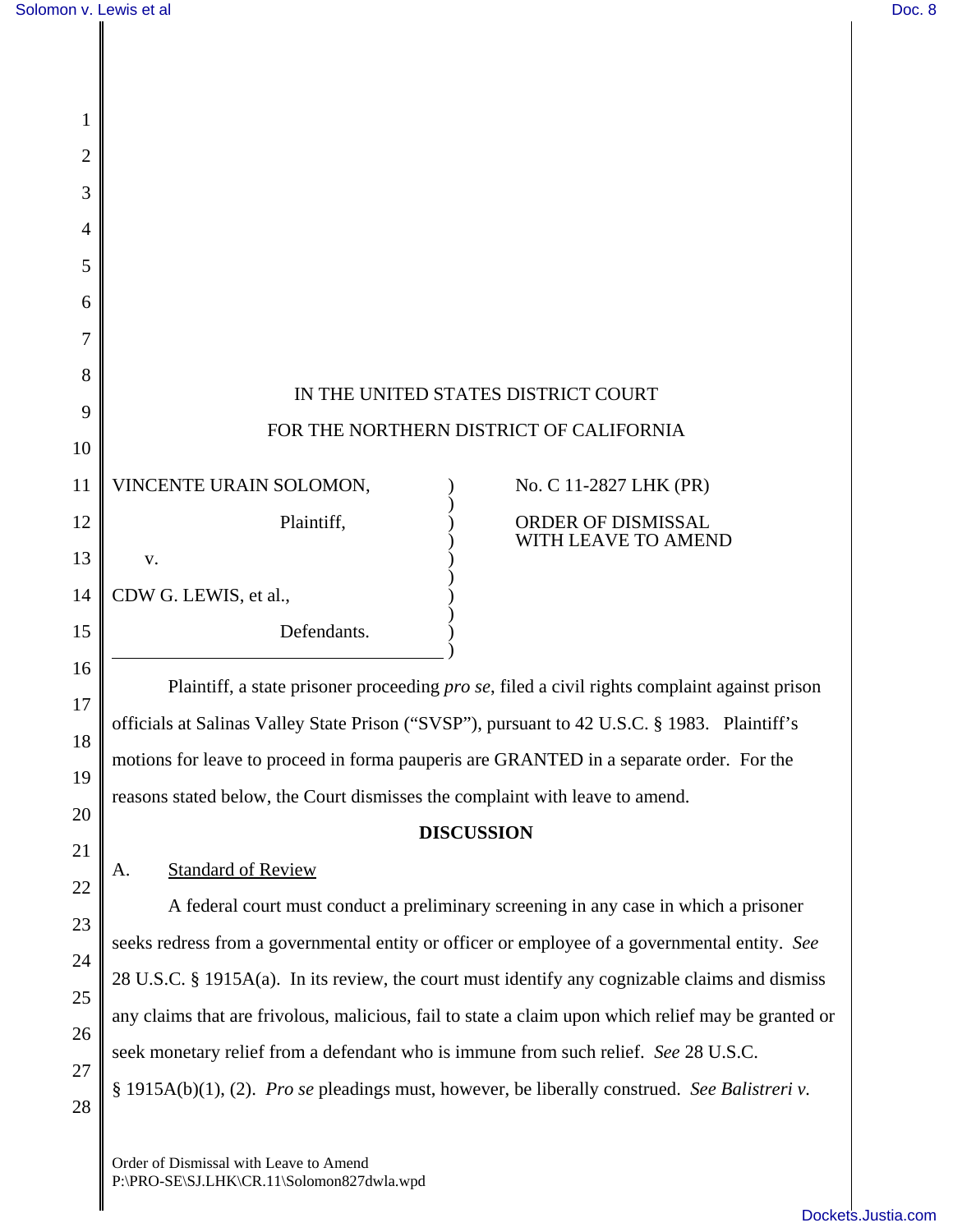1 *Pacifica Police Dep't.*, 901 F.2d 696, 699 (9th Cir. 1988).

2 3 4 5 6 7 8 9 10 11 12 Federal Rule of Civil Procedure  $8(a)(2)$  requires only "a short and plain statement of the claim showing that the pleader is entitled to relief." "Specific facts are not necessary; the statement need only "'give the defendant fair notice of what the . . . claim is and the grounds upon which it rests."'" *Erickson v. Pardus*, 127 S. Ct. 2197, 2200 (2007) (citations omitted). Although in order to state a claim a complaint "does not need detailed factual allegations, . . . a plaintiff's obligation to provide the 'grounds of his 'entitle[ment] to relief' requires more than labels and conclusions, and a formulaic recitation of the elements of a cause of action will not do. . . . Factual allegations must be enough to raise a right to relief above the speculative level." *Bell Atlantic Corp. v. Twombly*, 127 S. Ct. 1955, 1964-65 (2007) (citations omitted). A complaint must proffer "enough facts to state a claim for relief that is plausible on its face." *Id.* at 1974.

13 14 15 16 To state a claim under 42 U.S.C. § 1983, a plaintiff must allege two essential elements: (1) that a right secured by the Constitution or laws of the United States was violated, and (2) that the alleged violation was committed by a person acting under the color of state law. *See West v. Atkins*, 487 U.S. 42, 48 (1988).

17 B. Legal Claims

18 19 20 21 22 23 24 25 The complaint contains a number of improperly joined claims. "A party asserting a claim, counterclaim, crossclaim, or third-party claim may join, as independent or alternative claims, as many claims as it has against an opposing party." Fed. R. Civ. P. 18(a). The rules are somewhat different when, as here, there are multiple parties. Multiple parties may be joined as defendants in one action only "if any right to relief is asserted against them jointly, severally, or in the alternative with respect to or arising out of the same transaction, occurrence, or series of transactions or occurrences; and any question of law or fact common to all defendants will arise in the action." Fed. R. Civ. P.  $20(a)(2)$ .

26 27 28 The upshot of these rules is that "multiple claims against a single party are fine, but Claim A against Defendant 1 should not be joined with unrelated Claim B against Defendant 2." *George v. Smith*, 507 F.3d 605, 607 (7th Cir. 2007). "Unrelated claims against different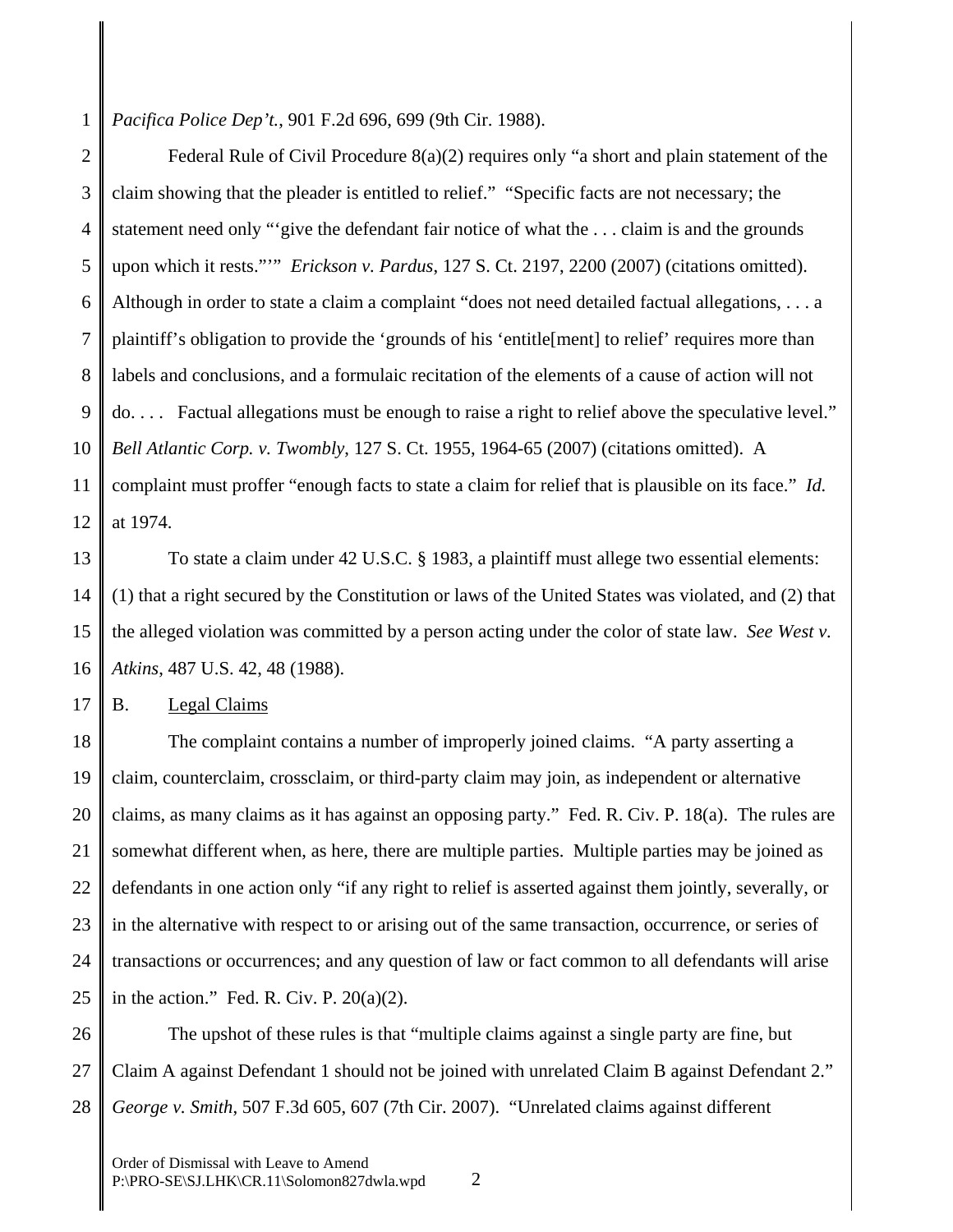1 defendants belong in different suits." *Id.*

2 3 4 5 6 7 8 9 The complaint appears to raise six claims. The following demonstrates the range of claims plaintiff asserts against at least seven different prison officials: that prison officials failed to protect him by purposefully placing him with a documented enemy; that prison officials created a false Rules Violation Report against him; that prison officials retaliated against him by placing him in administrative segregation and secured housing; that prison officials were deliberately indifferent to his medical needs by prohibiting him from receiving physical therapy; that prison officials deprived him of property; and that prison officials were deliberately indifferent to his medical needs by refusing to fix his teeth.

10 11 12 13 14 15 16 As alleged, these claims against multiple parties do not arise out of the same transaction, occurrence or series of occurrences, and do not involve a common question of law or fact. The complaint is simply a recitation of several things that Plaintiff has found objectionable at SVSP. "A buckshot complaint that would be rejected if filed by a free person – say, a suit complaining that A defrauded plaintiff, B defamed him, C punched him, D failed to pay a debt, and E infringed his copyright, all in different transactions – should be rejected if filed by a prisoner." *Id.* Accordingly, the Court finds the claims and Defendants improperly joined.

17 18 19 20 21 22 23 Although a Court may strike individual claims that are not properly joined, the Court cannot here determine which of the claims Plaintiff may wish to keep and which he wants to omit. *See* Fed. R. Civ. P. 21. Thus, instead of dismissing certain claims and Defendants, the Court now dismisses the complaint with leave to file an amended complaint. The amended complaint must comply with Federal Rules of Civil Procedure 18 and 20 concerning joinder of claims and Defendants, and if it does not then this entire action will be dismissed without prejudice.

24

## 25

## **CONCLUSION**

26 27 28 2. Plaintiff shall file an AMENDED COMPLAINT within **thirty days** from the date this order is filed to cure the deficiencies described above. The amended complaint must include the caption and civil case number used in this order (C 11-2827 LHK (PR)) and the words

1. The complaint is DISMISSED with leave to amend.

Order of Dismissal with Leave to Amend P:\PRO-SE\SJ.LHK\CR.11\Solomon827dwla.wpd 3